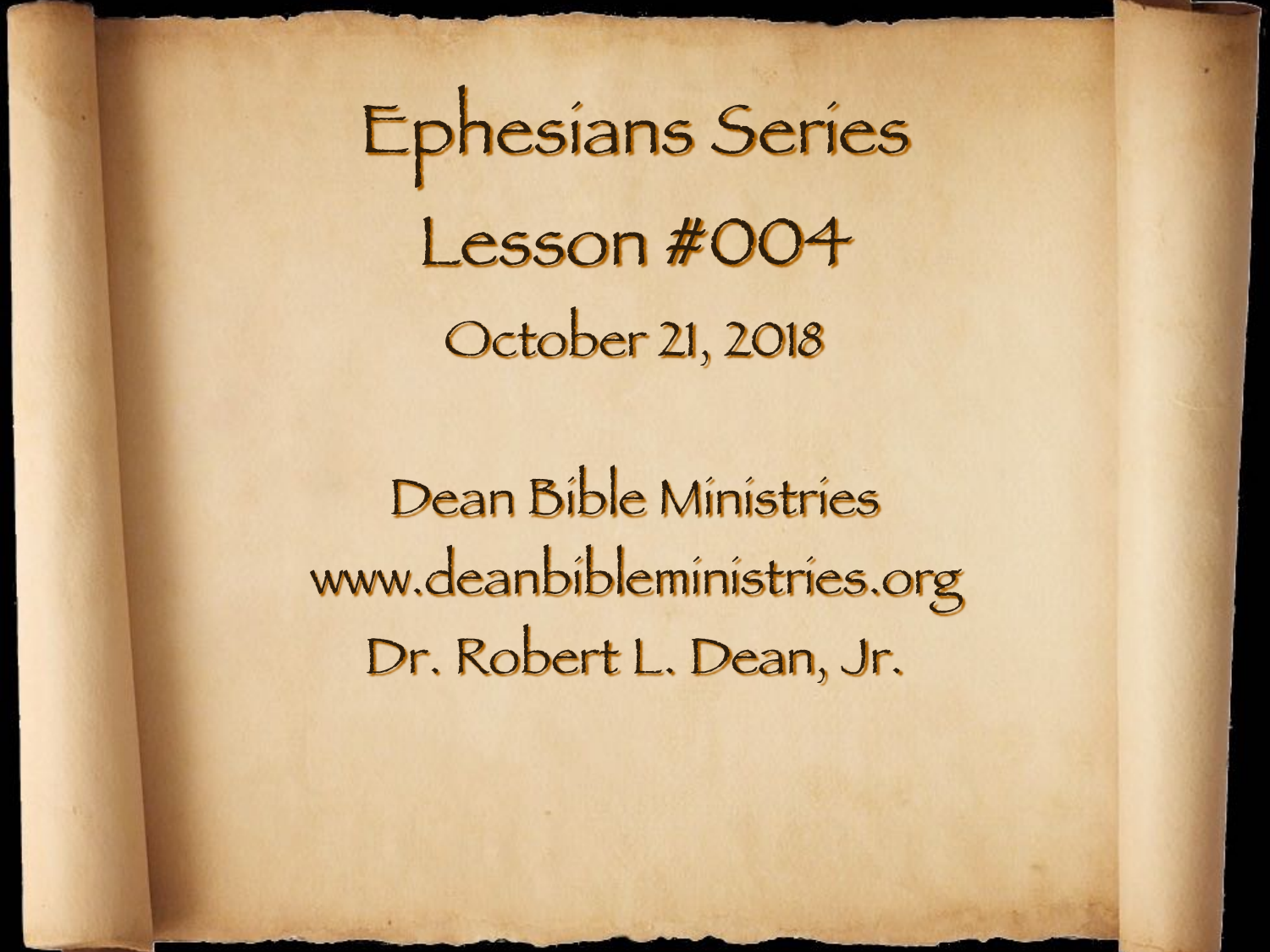## LPHESIANS THE WEALTH & WALK OF THE BELIEVER

**The Wealth, the Walk, and the Warfare of the Believer Ephesians 1–6**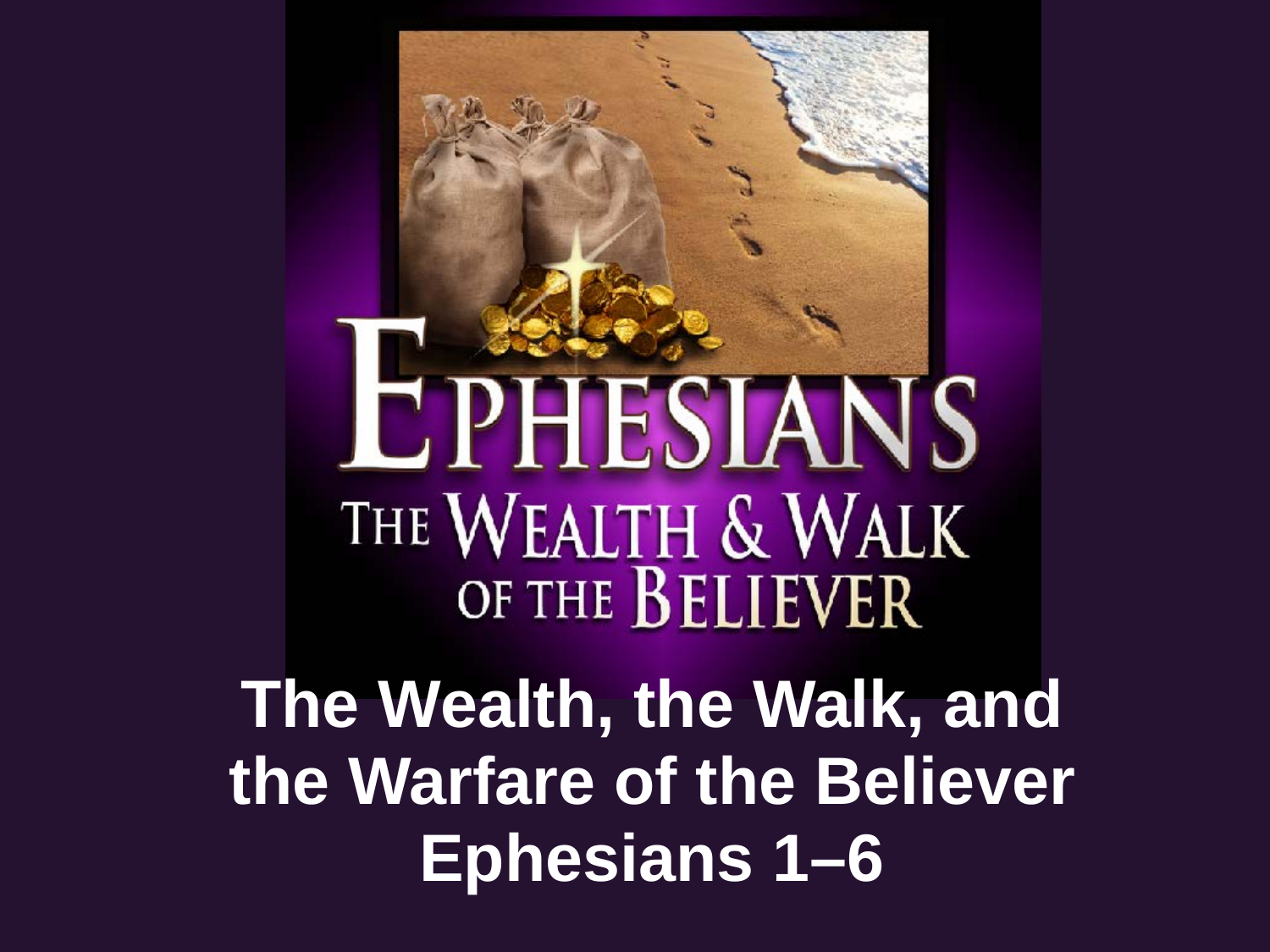# **EPHESIANS** WEALTH **WALK WARFARE**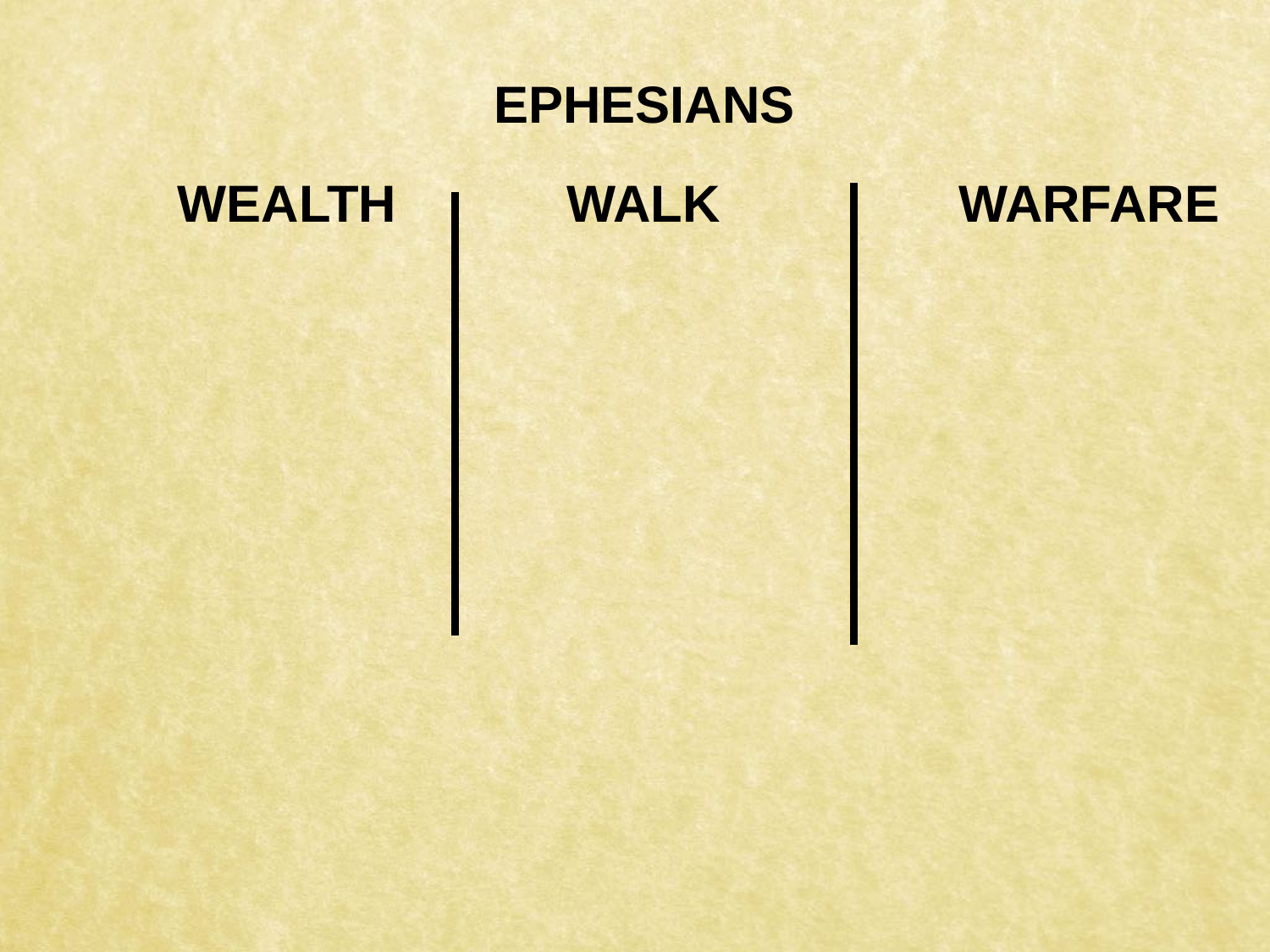**God distributes a wealth of riches to those in Christ. 1:3–14**

#### **EPHESIANS**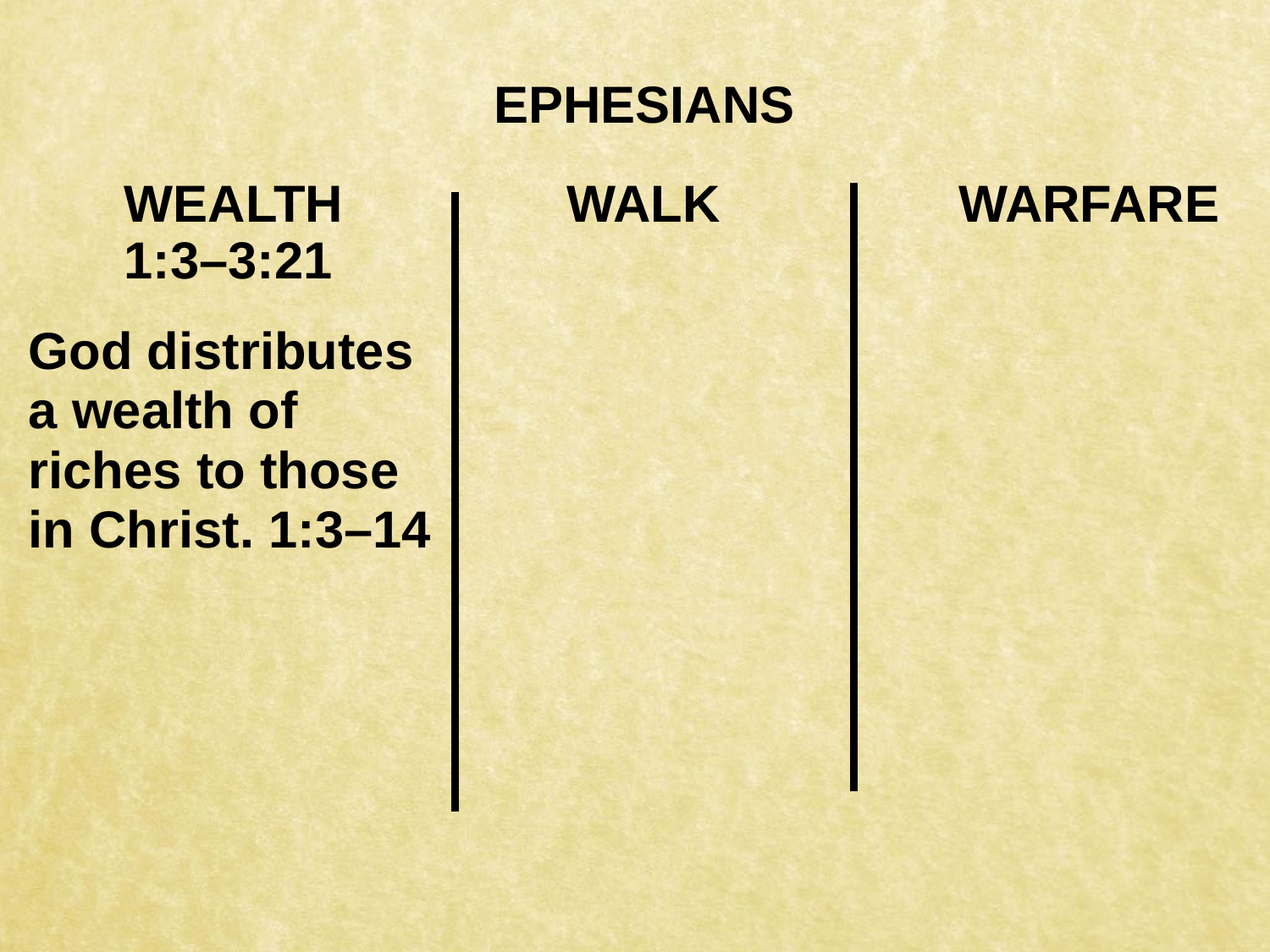**Eph. 1:7, "In Him we have redemption through His blood, the forgiveness of sins, according to the riches of His grace" Eph. 1:18, "the eyes of your understanding being enlightened; that you may know what is the hope of His calling, what are the riches of the glory of His inheritance in the saints," Eph. 2:7, "that in the ages to come He might** 

**show the exceeding riches of His grace in His kindness toward us in Christ Jesus."** 

**Eph. 3:8, "To me, who am less than the least of all the saints, this grace was given, that I should preach among the Gentiles the unsearchable riches of Christ,"**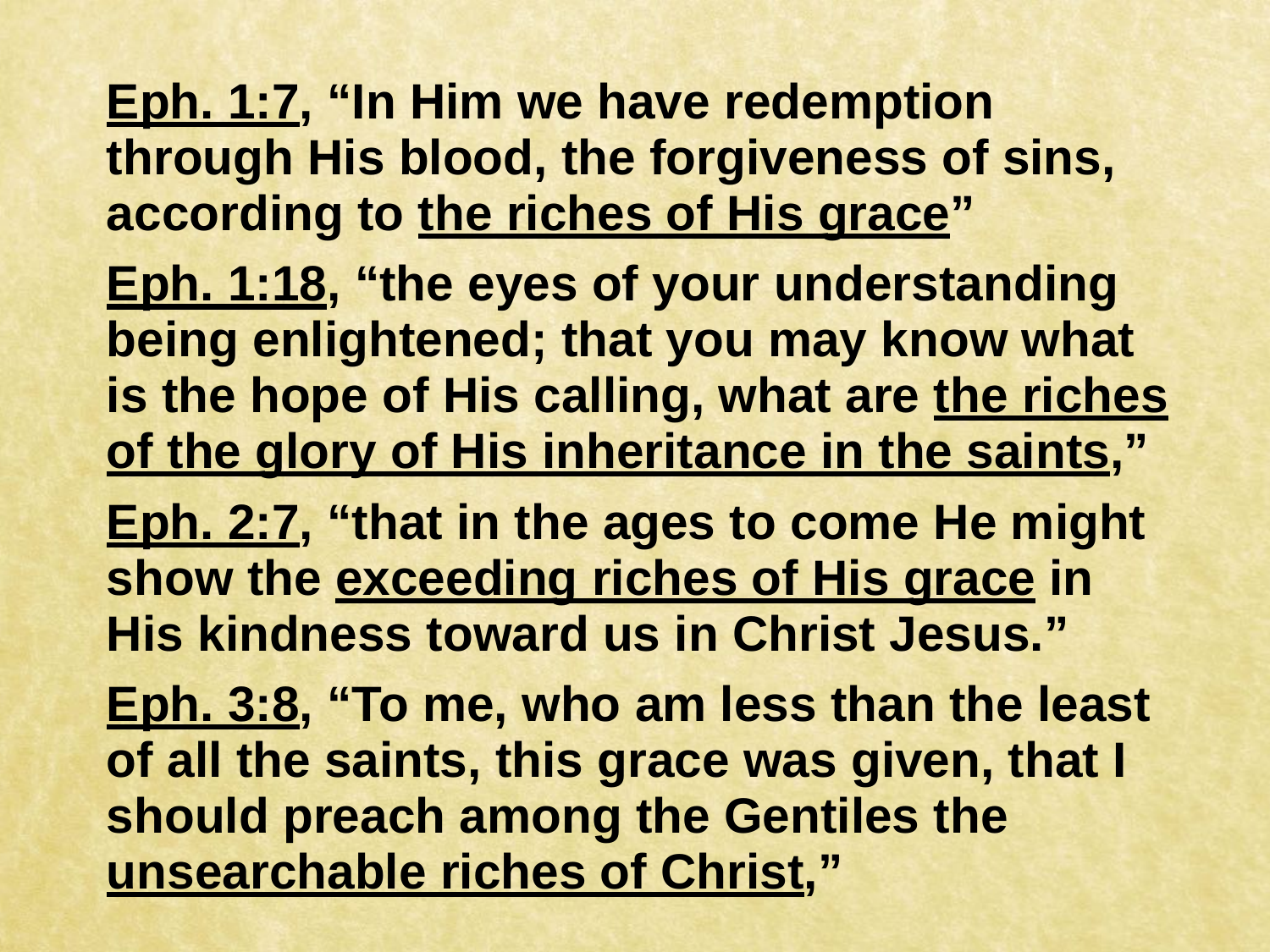**Eph. 1:3, "Blessed be the God and Father of our Lord Jesus Christ, who has blessed us with every spiritual blessing in the heavenly places in Christ,** 

**Eph. 1:4, "just as He chose us in Him before the foundation of the world, that we should be holy and without blame before Him in love,"**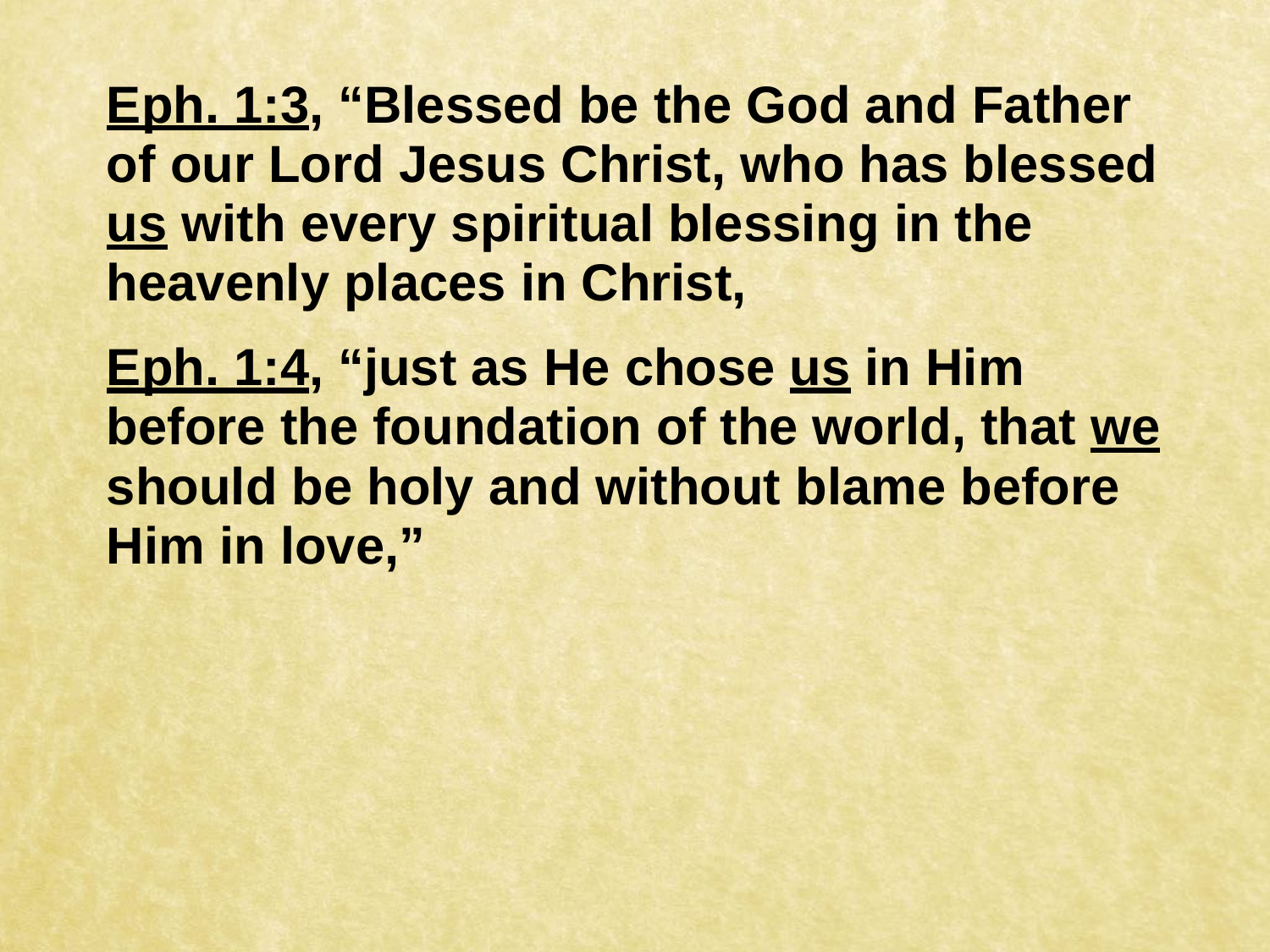#### **Eph. 1:12, "that we who first trusted in Christ should be to the praise of His glory."**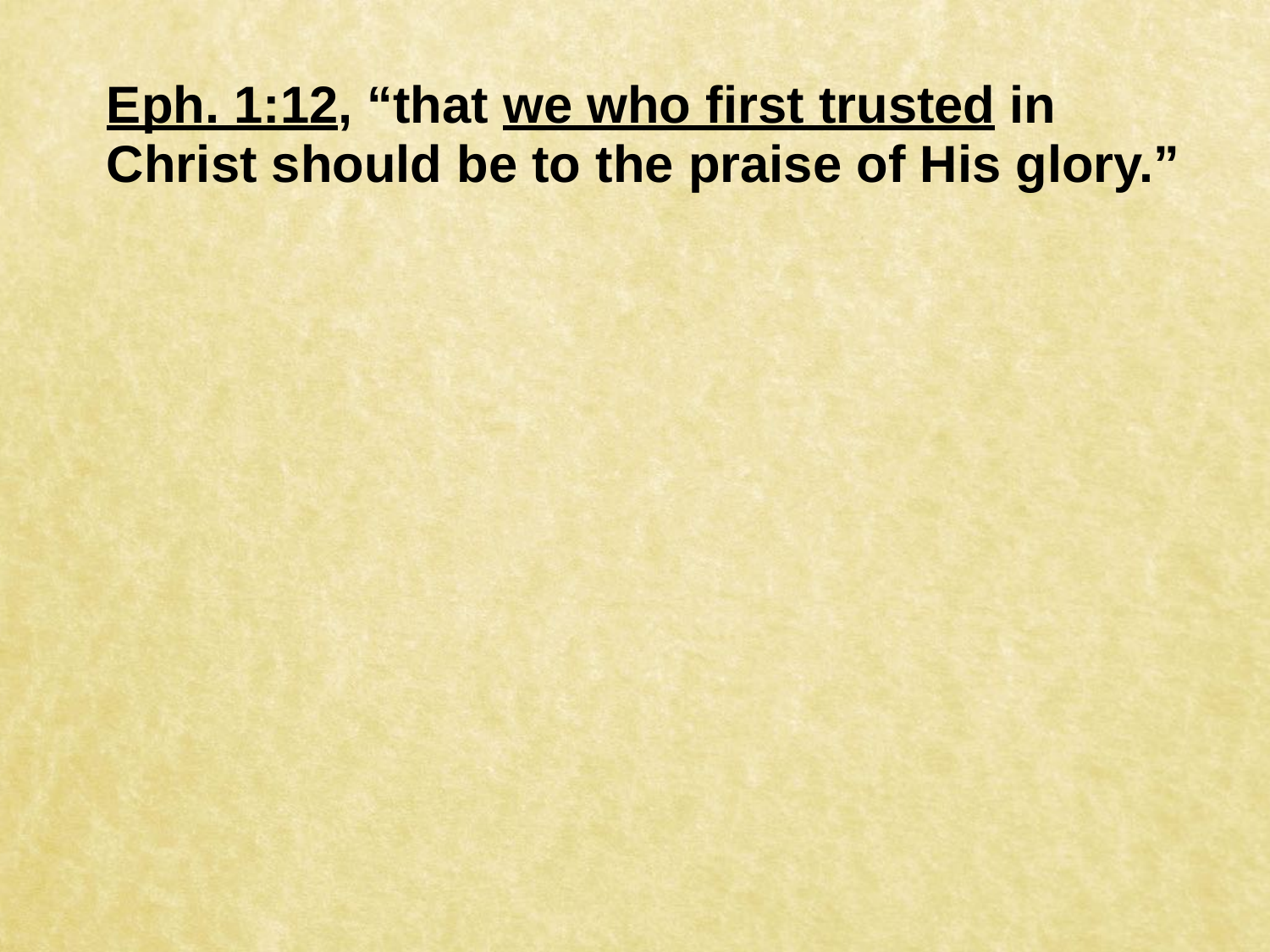**God distributes a wealth of riches to those in Christ. 1:3–14** 

**Father Son Holy Spirit**

#### **EPHESIANS**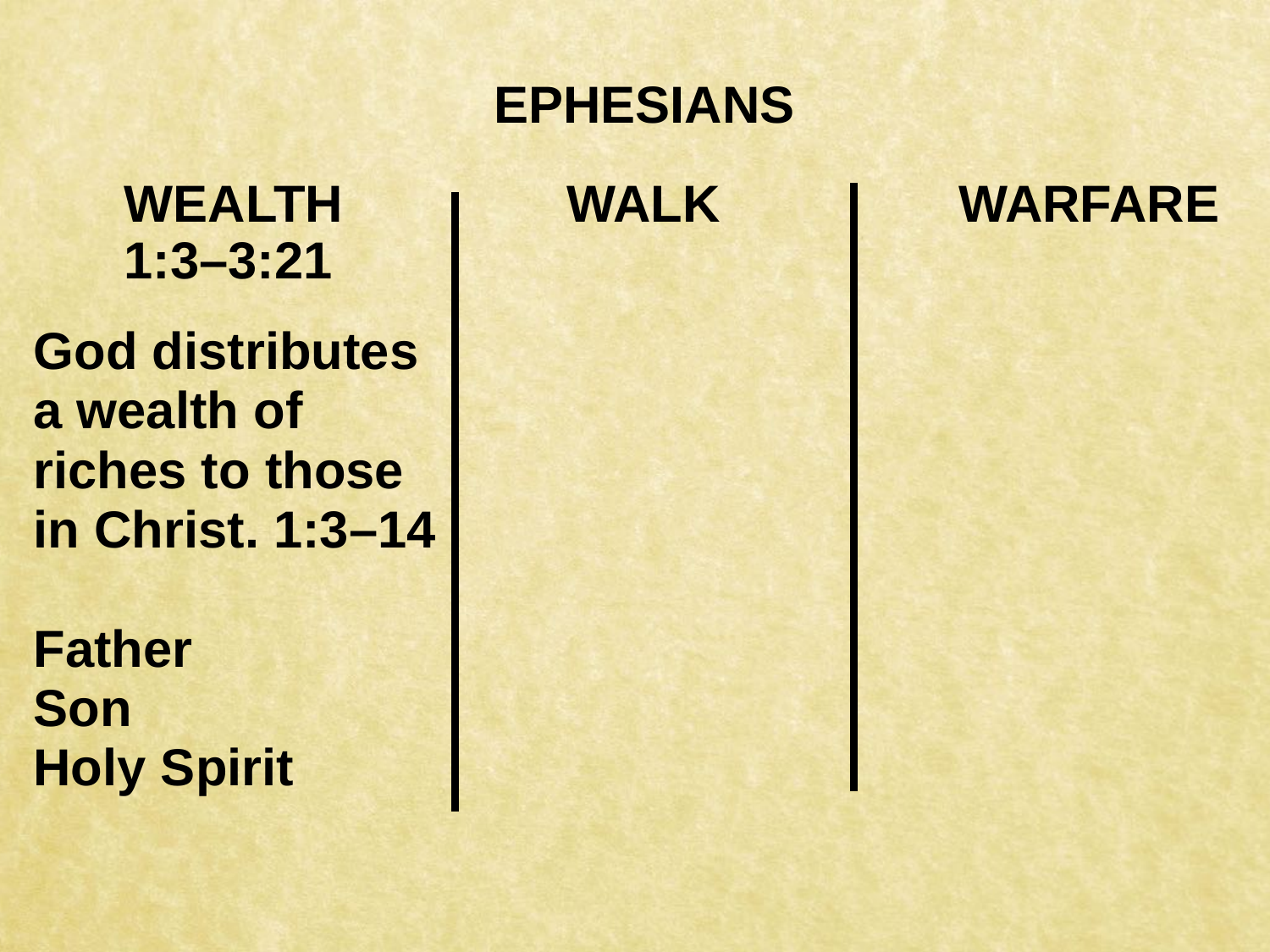**Prayer for knowledge and understanding for spiritual growth. 1:15–23**

#### **EPHESIANS**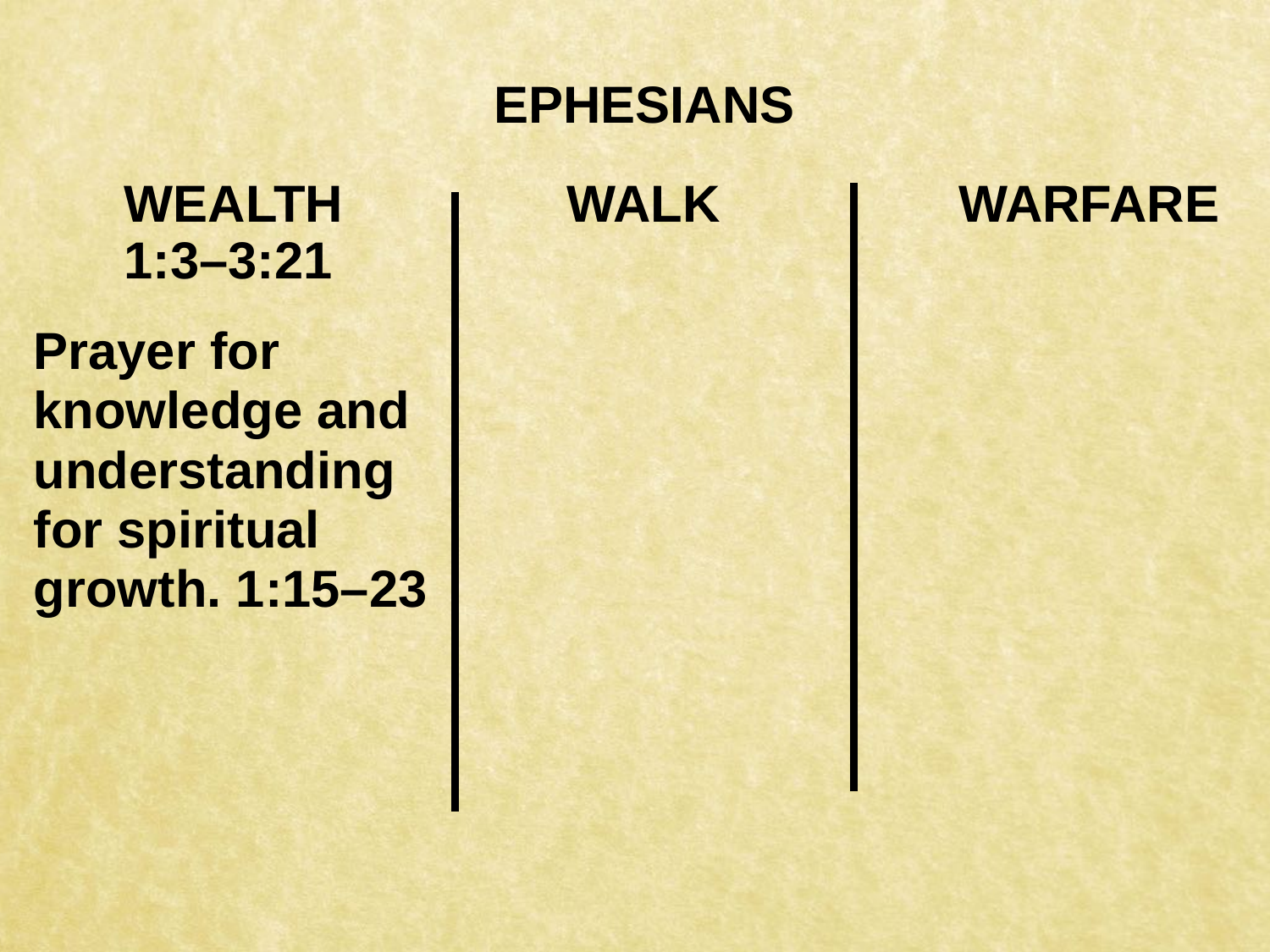**God provides a new position and purpose for every believer in Christ. 2:1–10**

#### **EPHESIANS**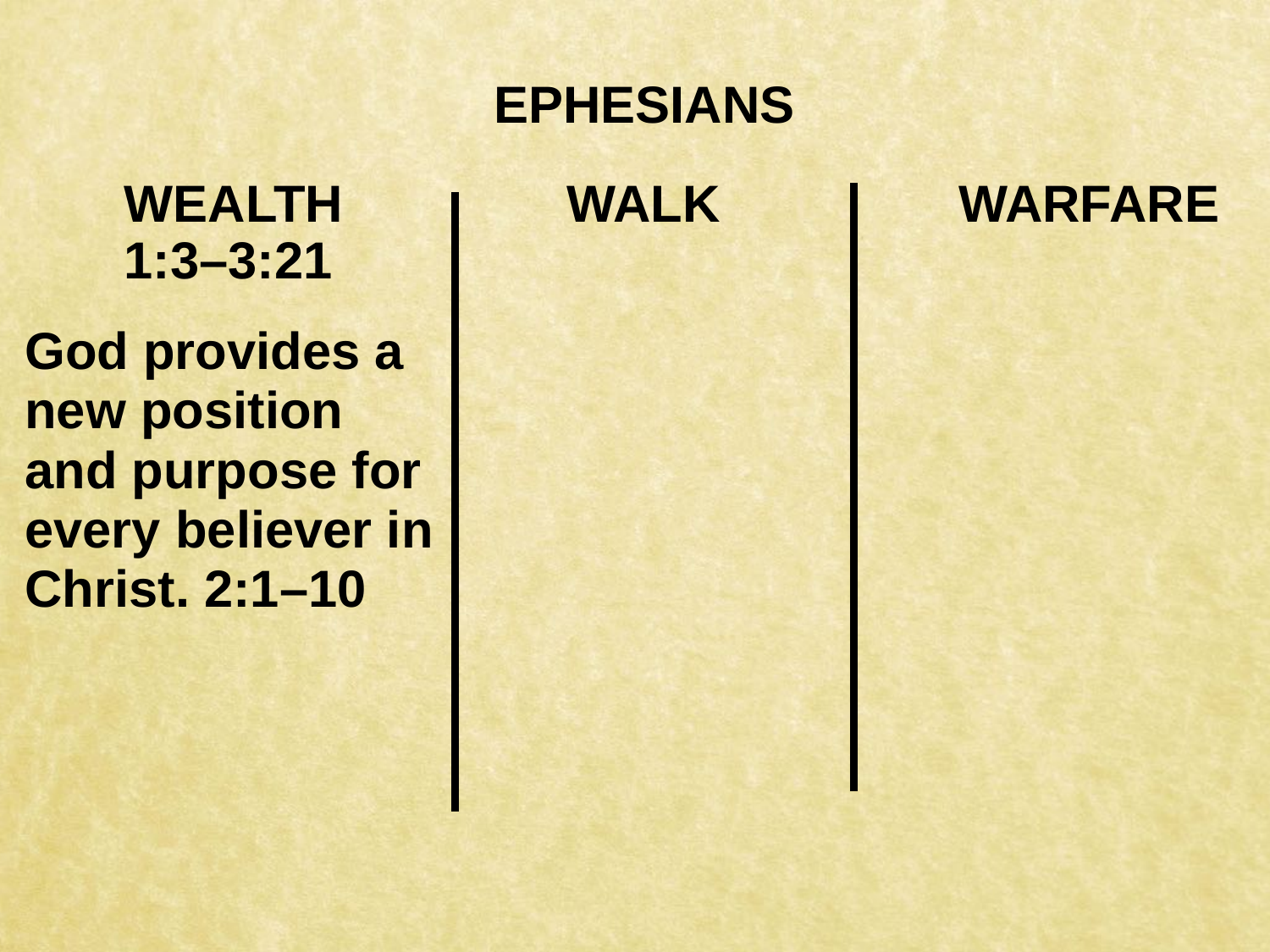**God provides a new privilege and peace for Gentile and Jew together in Christ. 2:11–22**

#### **EPHESIANS**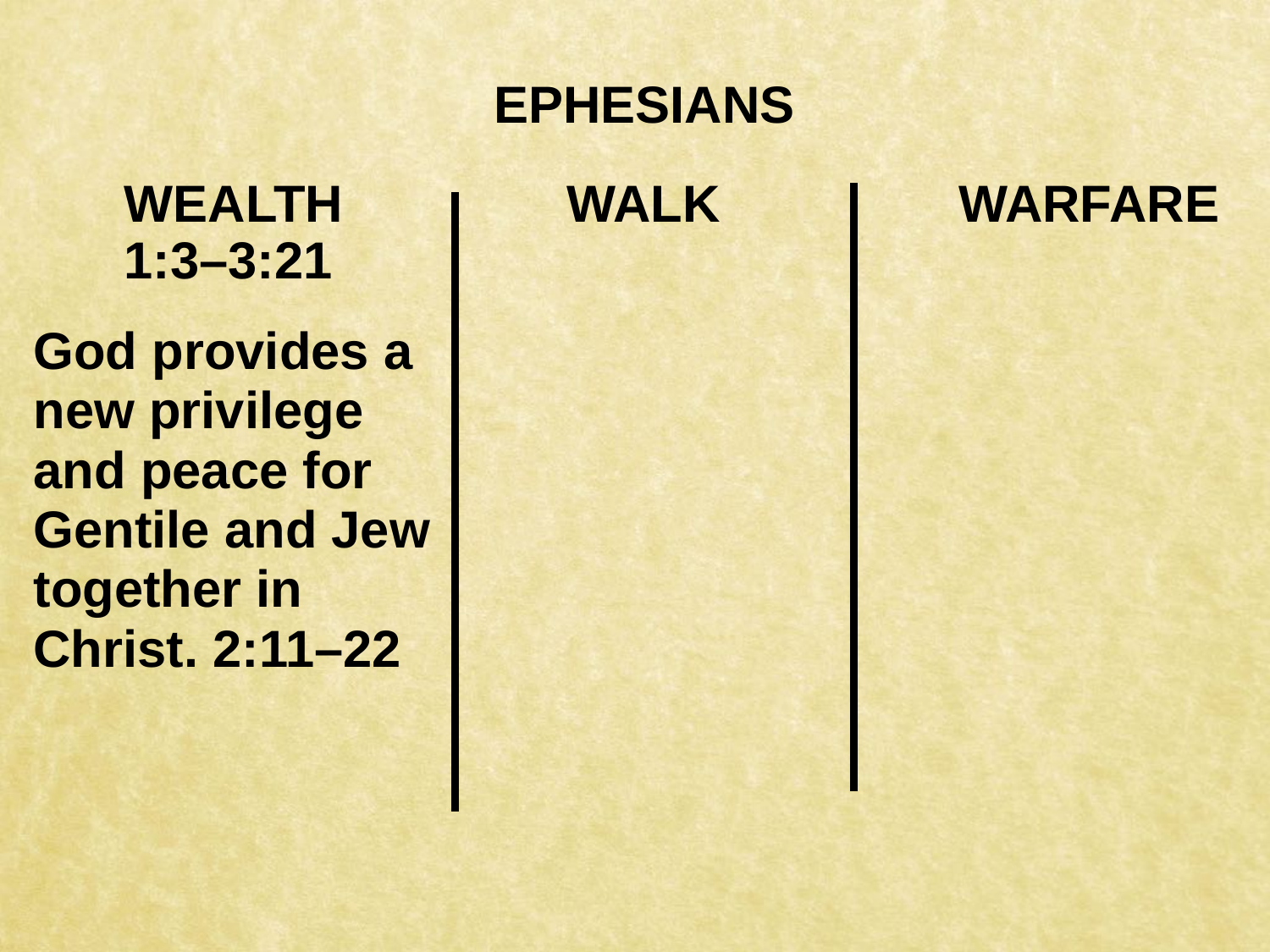**God provides a new organism, the Church, the Body of Christ, to accomplish His purposes on earth. 3:1–13**

#### **EPHESIANS**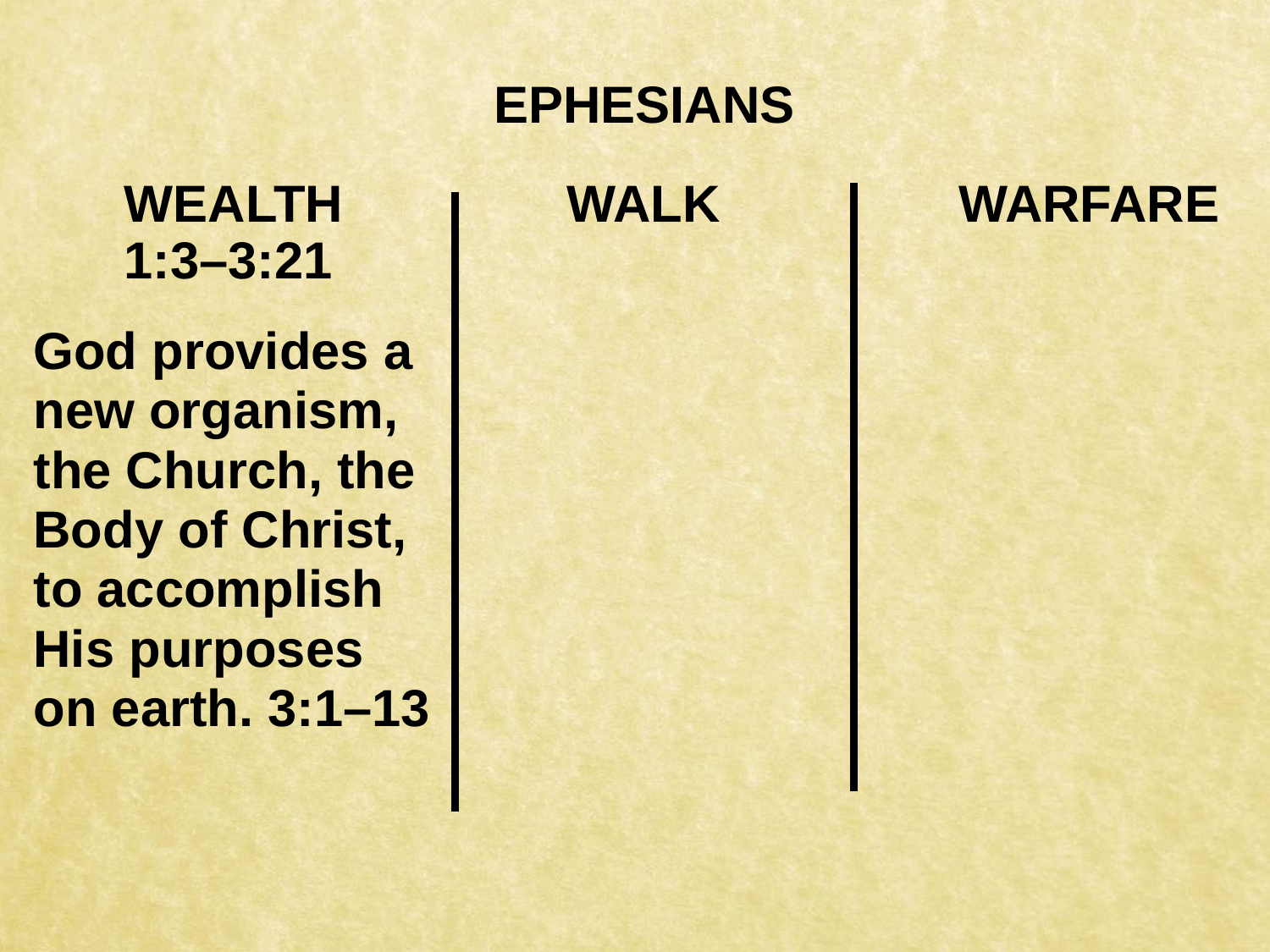**Prayer of thanksgiving to God for His provision of this new position in Christ. 3:14–21**

#### **EPHESIANS**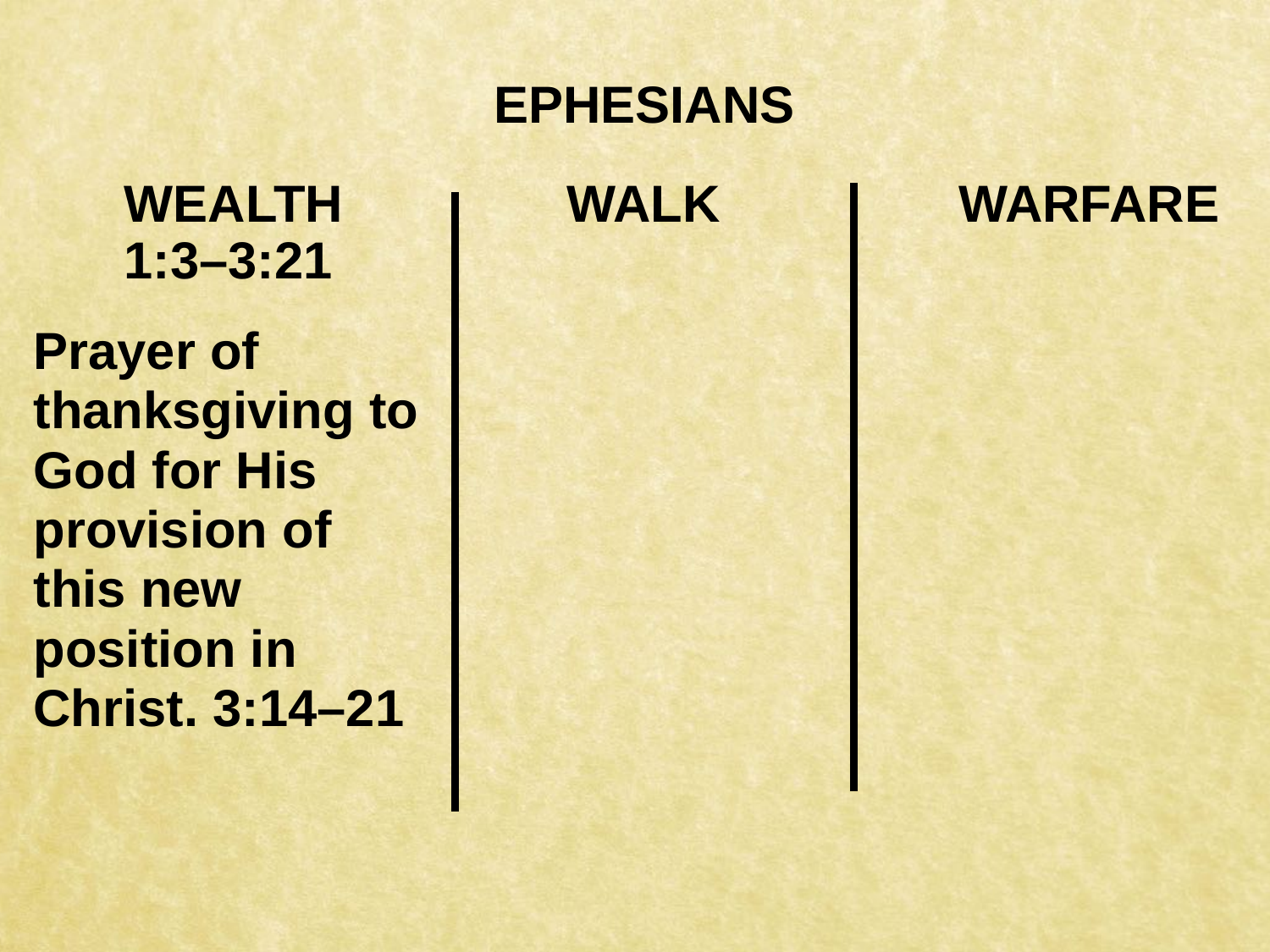**Prayer of thanksgiving to God for His provision of this new position in Christ. 3:14–21**

#### **EPHESIANS**

**3:1–6:9**

**Walk worthy in unity. 4:1–16**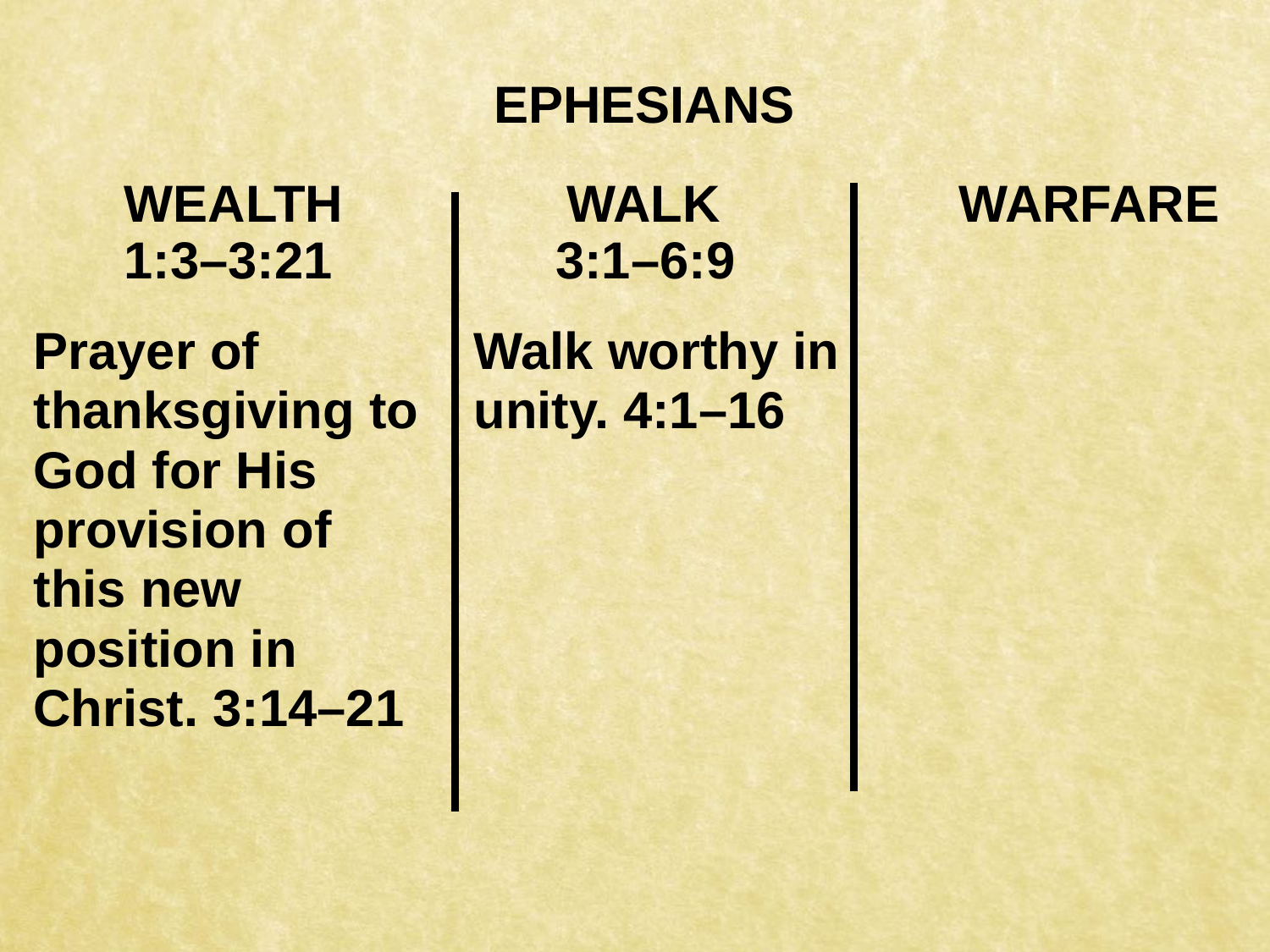**Prayer of thanksgiving to God for His provision of this new position in Christ. 3:14–21**

#### **EPHESIANS**

**3:1–6:9**

**Walk not like the unbelievers, but in righteousness and holiness. 4:17–5:1**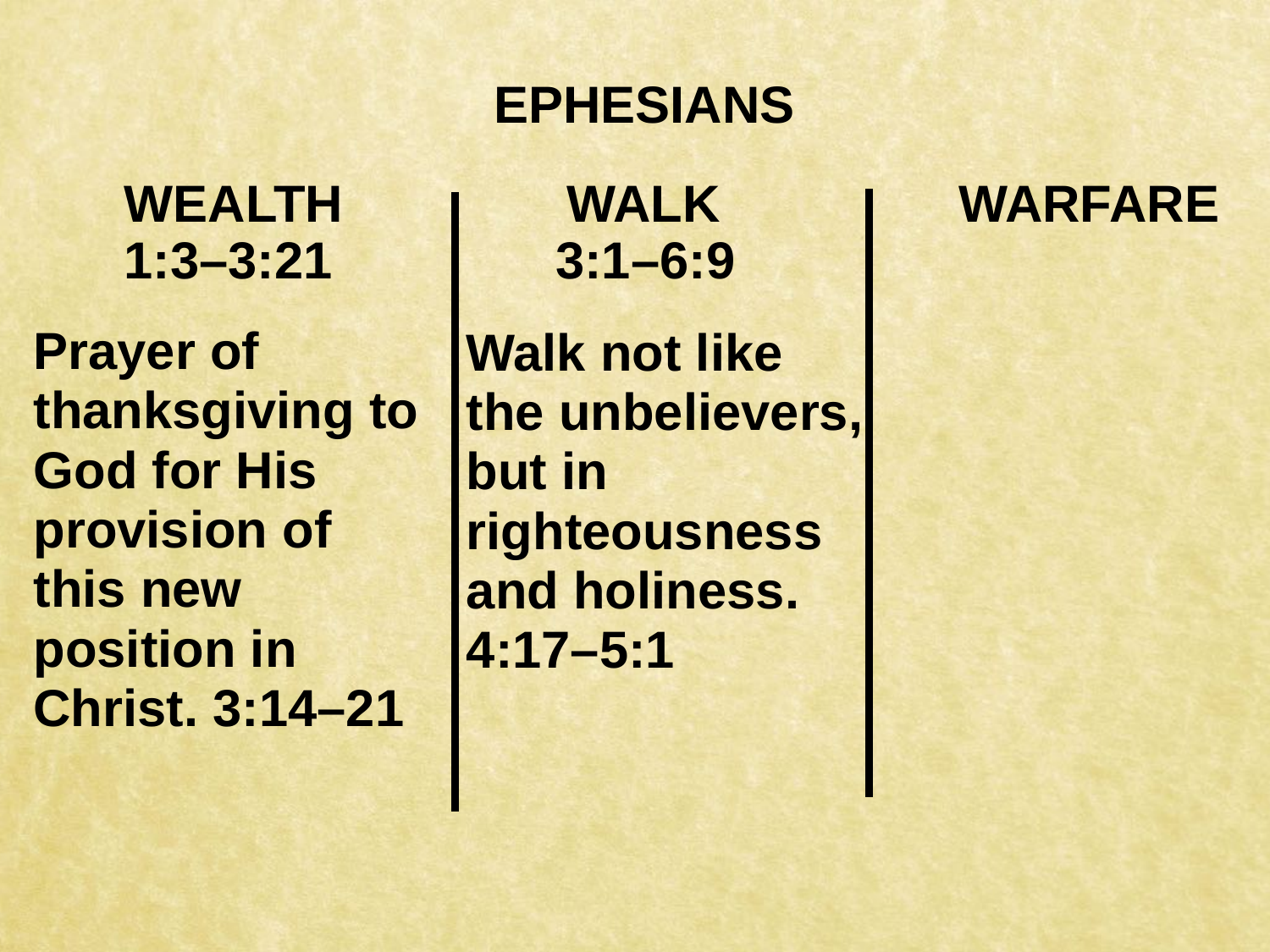**Prayer of thanksgiving to God for His provision of this new position in Christ. 3:14–21**

#### **EPHESIANS**

**3:1–6:9**

**Walk in love. 5:2–7**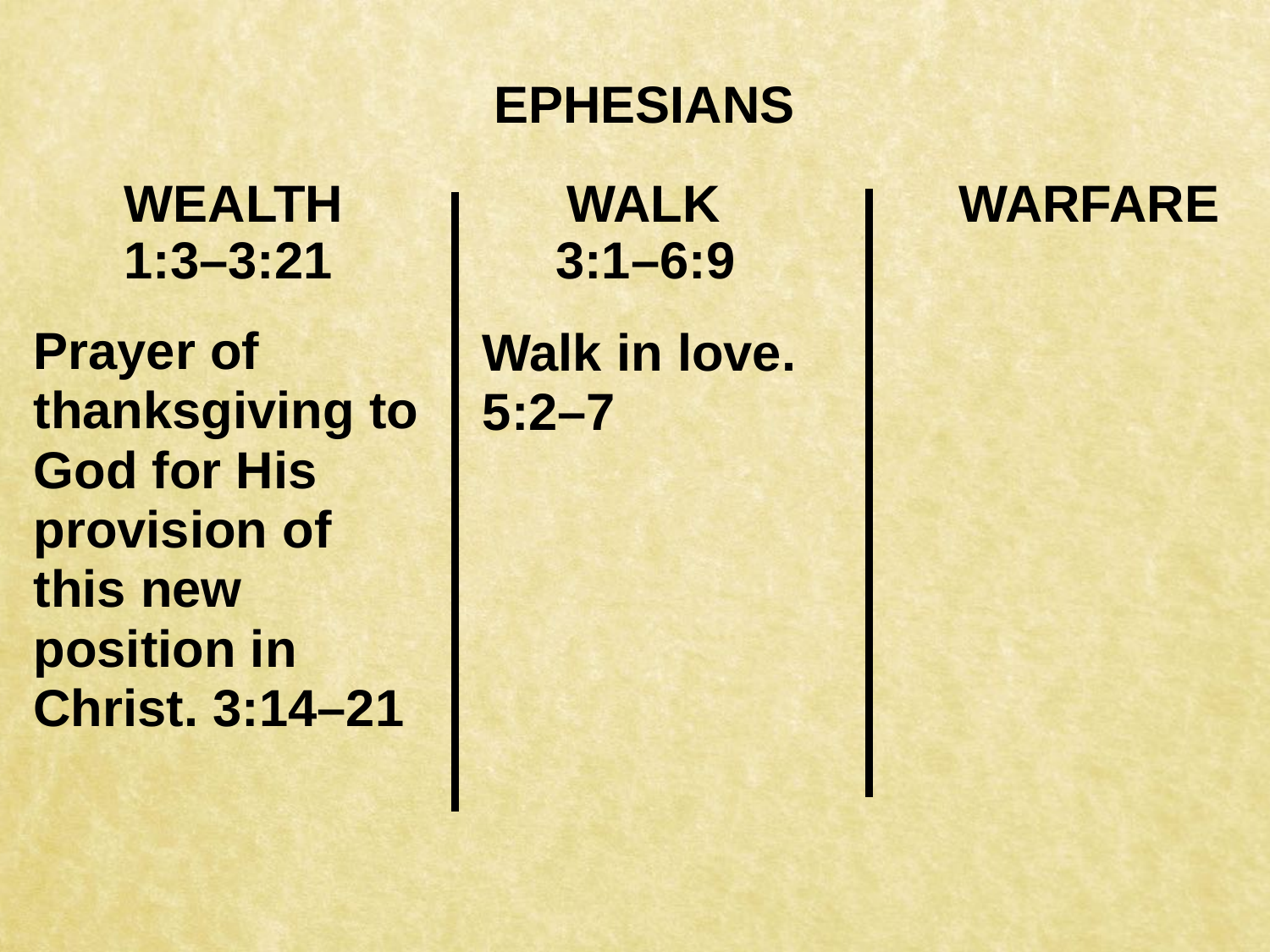**Prayer of thanksgiving to God for His provision of this new position in Christ. 3:14–21**

#### **EPHESIANS**

**3:1–6:9**

**Walk as children of Light. 5:8–14**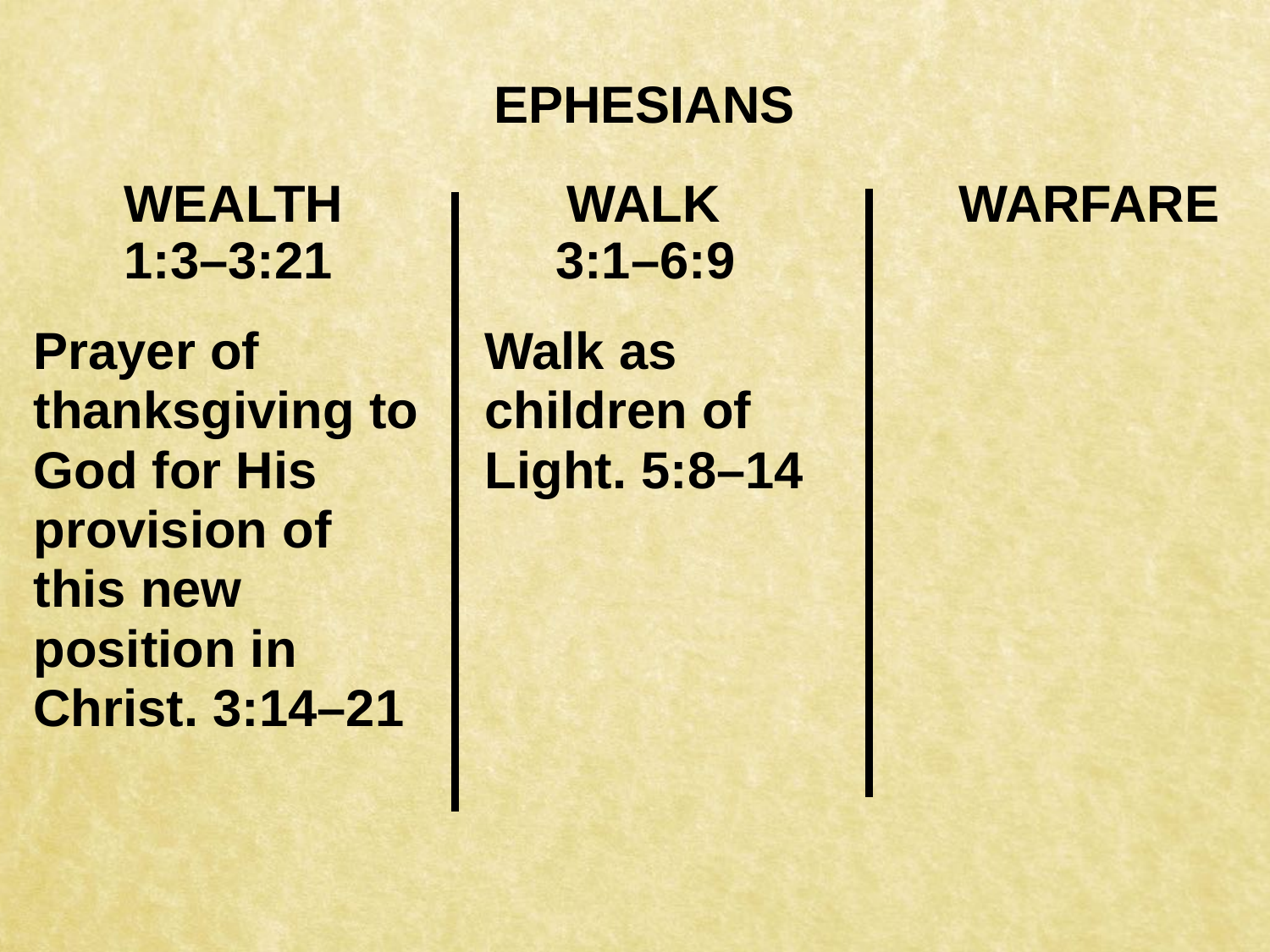**Prayer of thanksgiving to God for His provision of this new position in Christ. 3:14–21**

#### **EPHESIANS**

**3:1–6:9**

**Walk carefully in biblical wisdom. 5:15–6:9**